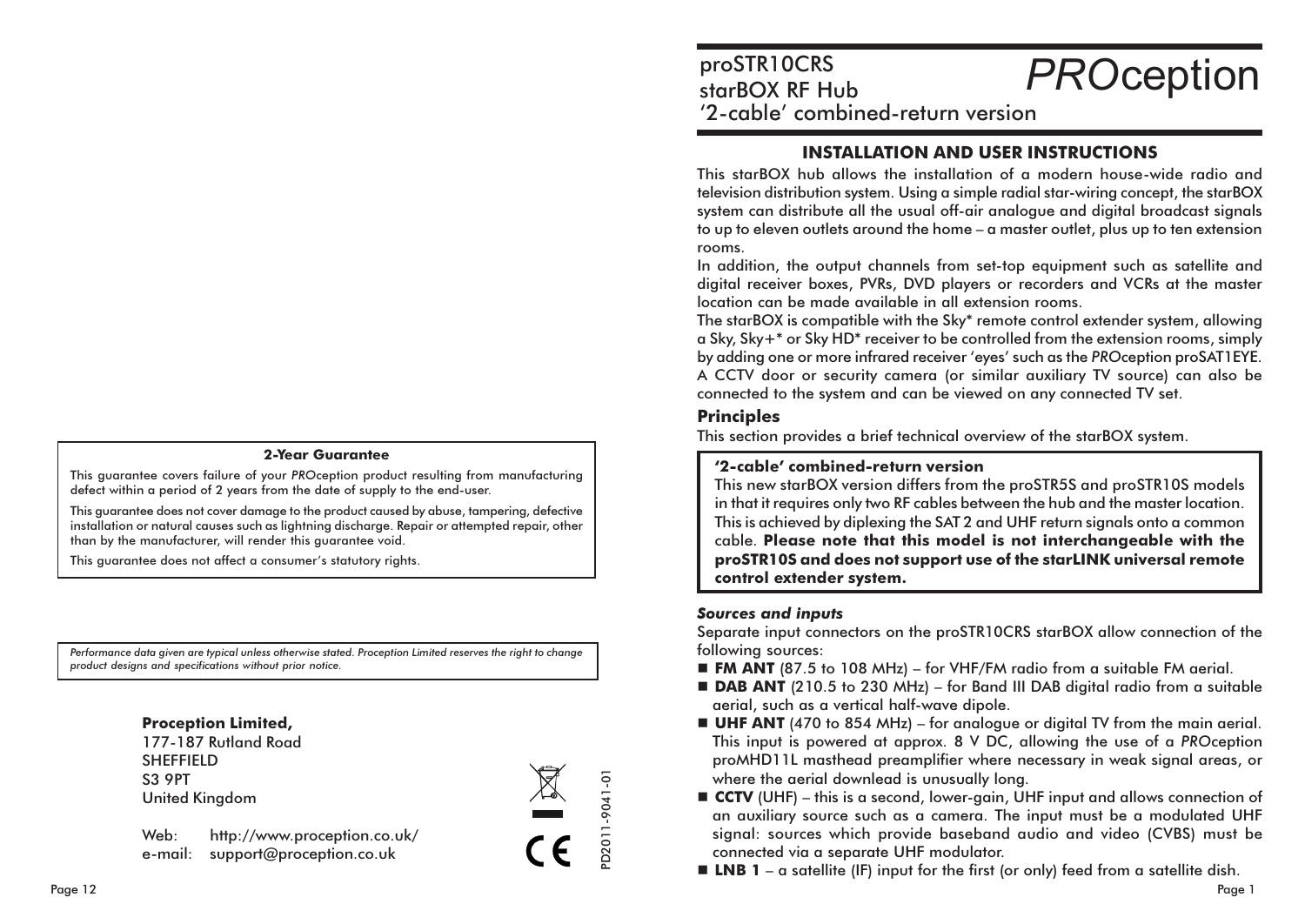**ELNB 2** - provided for use when a second satellite feed is required, e.g. for a twin-tuner PVR, such as Sky+.

Note: in communal systems where the FM, DAB, UHF and SAT signals arrive on a single cable from a multiswitch system (also known as an Integrated Reception System or IRS) use the proSTR5M starBOX instead of the 'S' or 'CRS' versions. The 'M' version has a 'combined input' specifically for this application.

## **Outputs and UHF return**

**MASTER OUT** – this output carries the off-air FM. DAB and UHF aerial sianals as well as the CCTV feed and satellite signals from LNB 1 IN. All signals are combined in high-grade frequency-selective combiners, to ensure minimal interaction. MASTER OUT is usually connected to a master outlet plate at the master location – i.e. the location of the main TV and set-top eavipment.

■ SAT 2 & UHF return - this is a bi-directional port which acts as an output for the second satellite feed from LNB 2 and as an input for a return UHF feed from the equipment at the master location. It is usually connected to the master outlet plate where it is split, via a diplexer to provide separate SAT 2 (out) and UHF RETURN (in) connections. The return feed provides the UHF signal for distribution to the extension room outputs. It should come from the last item in the UHF loop-through chain so that it carries the off-air and CCTV UHF signals, together with any set-top equipment modulator outputs. The remote control return path from the extension room outlets also operates via this port.

■ OUT 1 to OUT 10 - these are the extension room outlets and carry FM and DAB radio from the respective aerial inputs as well as the UHF return signal connected to UHF RETURN. These outputs do not carry satellite IF signals. Each of the outputs is powered at approximately 9 V DC to power an infrared receiver 'eye' such as a PROception proSAT1EYE.

**Important:** please understand that the UHF path to the extension room outlets comes entirely from the UHF RETURN feed. There is no direct bypass from the aerial and CCTV inputs to the extension rooms. Therefore there must always be a path or connection between MASTER OUT and UHF RETURN, otherwise no TV signals will reach the extension rooms. This path is usually provided at the master location, as explained above. In the event that no master equipment is installed, a link should be connected between the TV output and the RETURN connectors at the master outlet plate. (Alternatively MASTER OUT and SAT 2 & UHF RETURN may be linked directly at at the starBOX unit, if the SAT 2 facility is not being used.)

## **Remote control operation**

This '2 cable' combined-return starBOX is compatible with the remote control extender system built into Sky satellite receivers. Infrared receiver units such as the PROception proSAT1EYE can be used to control a Sky Digibox, Sky+ PVR or Sky HD receiver. In this system one or more remote receiver 'eyes' communicate directly with the Sky equipment via the starBOX and it is essential that the UHF RETURN input of the master outlet plate is fed directly from the RF OUT-2 connector of the Sky receiver (see connection diagram, Fig. 2). The 9 V 'second outlet power' should be enabled on the Sky receiver (for how-to details see page 4). Page 2

# **Safety Instructions**

### **OVERHEATING**

This starBOX is intended for use in moderate climates only. It should not be used in tropical regions. The recommended ventilation clearances and other precautions given in the relevant section of this instruction leaflet should be observed to prevent overheating. No unit should be fixed where it is likely to become smothered by soft furnishing fabrics such as curtains, or by thermal insulation material in a roof space or building void. Mains powered equipment should not be left resting on a carpet.

#### **WATER AND FIRE RISKS**

The appliance is not waterproof. It is intended for indoor use only and must not be fixed where it could be exposed to dripping or splashing water. Objects containing liquids should not be placed on or near the appliance. To prevent risk of fire, no obiect with a naked flame should be placed on or near the appliance, or its associated wiring.

MAINS PLUG AND DISCONNECTION FROM THE SUPPLY

The appliance is supplied with a standard fused plug fitted. If this is unsuitable, refer to the instructions below. If you need to change the fuse in the fitted plug, a 3 Amp fuse to BS 1362 carrying the ASTA or BSI approval mark must be used. Always replace the plastic fuse carrier when renewing the fuse. The plug (or other means of disconnection from the supply, if used) should remain readily accessible for operation when necessary. The LED power indicator on this equipment should not be regarded as providing reliable indication of supply disconnection. **CHANGING THE PLUG** 

If the fitted mains plug is not suitable for the socket-outlets in use, it should be cut off and a new plug fitted.

Wiring the new plug: Instructions supplied with the new plug should be followed. The brown wire must be connected to the live (L) terminal of the plug and the blue wire to the neutral (N) terminal. Neither wire should be connected to the earth (E) terminal of a 3-pin plug (the appliance does not require an earth connection). Ensure that the cord grip in the plug is correctly used and clamps the sheath of the cord firmly.

Fuse Rating: If the new plug is a fused type, the fuse fitted should be rated at not more than 3 Amp.

Caution: The old plug should be destroyed immediately since it would be dangerous if plugged into a live socket.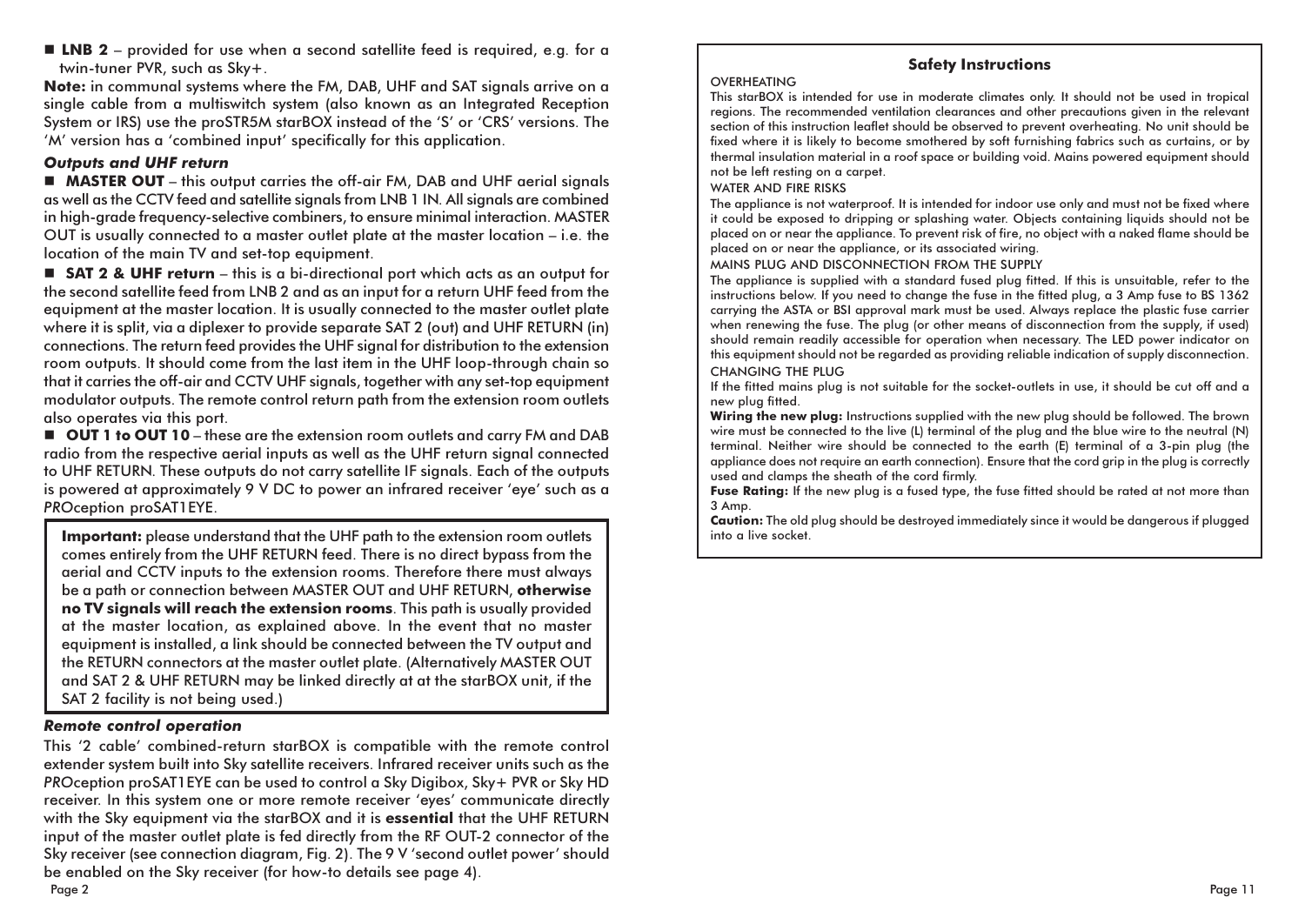## **Technical data**

| proSTR10CRS - '2-cable' combined-return Solo starBOX |                                                                               |                          |                                  |                           |                           |
|------------------------------------------------------|-------------------------------------------------------------------------------|--------------------------|----------------------------------|---------------------------|---------------------------|
| <b>Antenna inputs</b>                                | <b>FM ANT IN</b>                                                              | <b>DAB ANT IN</b>        | <b>CCTV IN (UHF)<sup>1</sup></b> | <b>UHF ANT IN</b>         | LNB <sub>1</sub> IN       |
| Signal frequency ranges                              | 87.5 . 108 MHz                                                                | 210.5 . 230 MHz          | 470  854 MHz                     | 470  854 MHz              | 950 . 2150 MHz            |
| Gain or loss to MASTER OUT                           | 2 dB gain                                                                     | 2 dB gain                | 8 dB loss                        | 3 dB gain                 | 2 dB loss                 |
| VHF bypass to distribution outputs                   | 2 dB gain                                                                     | 2 dB gain                | $\overline{\phantom{0}}$         | $\equiv$                  | $\overline{\phantom{0}}$  |
| Max. recommended input level <sup>2</sup>            | $66$ dB $\mu$ V                                                               | $60$ dB $\mu$ V          | - (passive)                      | 76 dBµV                   | - (passive)               |
| Input filter rejection                               | L,                                                                            | $\overline{\phantom{0}}$ | $\overline{\phantom{0}}$         | $\geq$ 26 dB <sup>3</sup> | $\geq$ 43 dB <sup>4</sup> |
| Line power for UHF preamplifier <sup>5</sup>         | ÷                                                                             | $\overline{\phantom{0}}$ | $\equiv$                         | $8$ V at $\leq$ 25mA      | ÷                         |
| <b>LNB 2 input</b>                                   |                                                                               |                          |                                  |                           |                           |
| Insertion loss to SAT 2 & UHF RTN                    | 2 dB (950  2150 MHz)                                                          |                          |                                  |                           |                           |
| Line power pass                                      | 20 V DC at 250 mA max. (also applies to MASTER OUT to LNB 1 IN)               |                          |                                  |                           |                           |
| <b>Distribution section</b>                          |                                                                               |                          |                                  |                           |                           |
| Signal frequency range (UHF)                         | 470  854 MHz (via SAT 2 & UHF RETURN)                                         |                          |                                  |                           |                           |
| Number of distribution outputs                       | 10                                                                            |                          |                                  |                           |                           |
| Gain to distribution outputs                         | 3 dB                                                                          |                          |                                  |                           |                           |
| Max. recommended input level                         | 75 dBuV                                                                       |                          |                                  |                           |                           |
| RF return path frequency range                       | 5 10 MHz (gain approx. 2 dB from each distribution o/p to SAT 2 & UHF RETURN) |                          |                                  |                           |                           |
| Remote control compatibility                         | proSAT1EYE (Mk 1 or Mk 2 versions)                                            |                          |                                  |                           |                           |
| IR receiver (eye) line power                         | 9 V DC at 10 mA present at all distribution outputs                           |                          |                                  |                           |                           |
| General                                              |                                                                               |                          |                                  |                           |                           |
| Mains power requirement                              | 230 V 50 Hz at 8 W (10 VA)                                                    |                          |                                  |                           |                           |
| Signal connector type                                | 'F' (IEC 60169-24)                                                            |                          |                                  |                           |                           |
| Operating temperature range                          | $-10 + 40 °C$                                                                 |                          |                                  |                           |                           |
| Standards compliance                                 | Safety: BS EN 60065:2002; EMC: BS EN 50083-2:2001; bonding terminal provided  |                          |                                  |                           |                           |

**Notes** 

- 1. CCTV IN is an auxiliary UHF input and can be used for any UHF (modulated) signal source. This input should always be terminated in 75  $\Omega$  if not used (a suitable termination is supplied with each unit)
- 2. Maximum UHF signal levels are is given for 5 analogue TV channels plus up to 6 DTT multiplexes  $at \le -14$  dB relative level (FM radio signals should not exceed -10 dB relative to analogue TV).
- 3. For all frequencies ≤ 400 MHz ('TETRA filtering').
- 4. For all frequencies  $\leq$  854 MHz (LNB wideband noise filtering).
- 5. Recommended preamplifier is PROception type proMHD11L (use only in weak signal areas or where there is a long cable run from the UHF antenna.

\* 'Sky', 'Sky+' and 'Sky Multiroom' are registered trade marks of British Sky Broadcasting Group PLC.

<sup>†</sup>"Freeview" is a registered trade mark of DTV Services Ltd.

The PROception starLINK universal remote control system is not supported by this starBOX model. Third-party universal remote extenders which operate using an RF return path working the 5 to 10 MHz range may be suitable for controlling non-Sky equipment. However Proception does not guarantee interoperability of the starBOX with such products and cannot provide related technical support.

#### **Installation notes**

#### Installation fixed wiring plan

The fixed wiring for a full installation is shown in Fig. 1. Signal sources not required may of course be omitted. Any number of extension rooms may be connected, up to the maximum of ten. The diagram also shows how the two 'spare' outputs from a quad LNB can be wired to single 'F' outlets in an extension room or rooms to allow additional local satellite equipment to be used for Sky Multiroom\*.

### starBOX location and fixing

Choose a suitable central location to fix the starBOX unit. The location must be dry and not subject to prolonged ambient temperature conditions of less than -10 °C or more than +40 °C. Fix the starBOX unit to a sound vertical surface such as a wall or equipment mounting board. Ventilation gaps of at least 50 mm should be left around the front and all sides of the unit. More clearance will be required above, below and to the left of the unit to allow access for the sianal cables.

Do not install the unit where it could become smothered with curtains or other soft furnishing fabrics or leave it resting on a carpet. When installing the unit in a roof space or similar building void ensure that it will not come into contact with thermal insulation material.

## **Cables and sianal connections**

To preserve RF screening integrity the signal connections to the unit should be made using good quality coaxial cable and connectors. This is particularly important with digital terrestrial TV (DTT) to minimise the ingress of impulsive electrical interference from home appliances, and with digital satellite TV to prevent missing channels. The use of CAI 'benchmarked' cable is strongly recommended.

All signal connections are made with Type-F connectors. The use of good quality crimp or compression connectors, used in accordance with the manufacturer's instructions will give the best results. The importance of achieving sound braid connections cannot be over-stressed. Completed connections should always be tightened with a spanner – leaving them finger-tight can sometimes lead to poor connections and attenuation of the signal.

If the CCTV input is not used, the 75  $\Omega$  terminator plug supplied must be left in place. Any other unused connectors may be left open.

## **Mains supply connection and safety notes**

The starBOX is supplied with a fitted mains plug and may be plugged directly into a 13 A (BS 1363) socket outlet. If socket outlets of a different type are in use, please refer to the safety instructions on page 11. The mains plug should remain readily accessible to permit disconnection of the unit from the supply.

Alternatively the plug may be cut off and the amplifier wired into a readily accessible fused connection unit, fitted with an approved 3 A fuse to BS 1362. This method of connection is recommended for permanent distribution system applications, since it reduces the risk of tampering and accidental disconnection.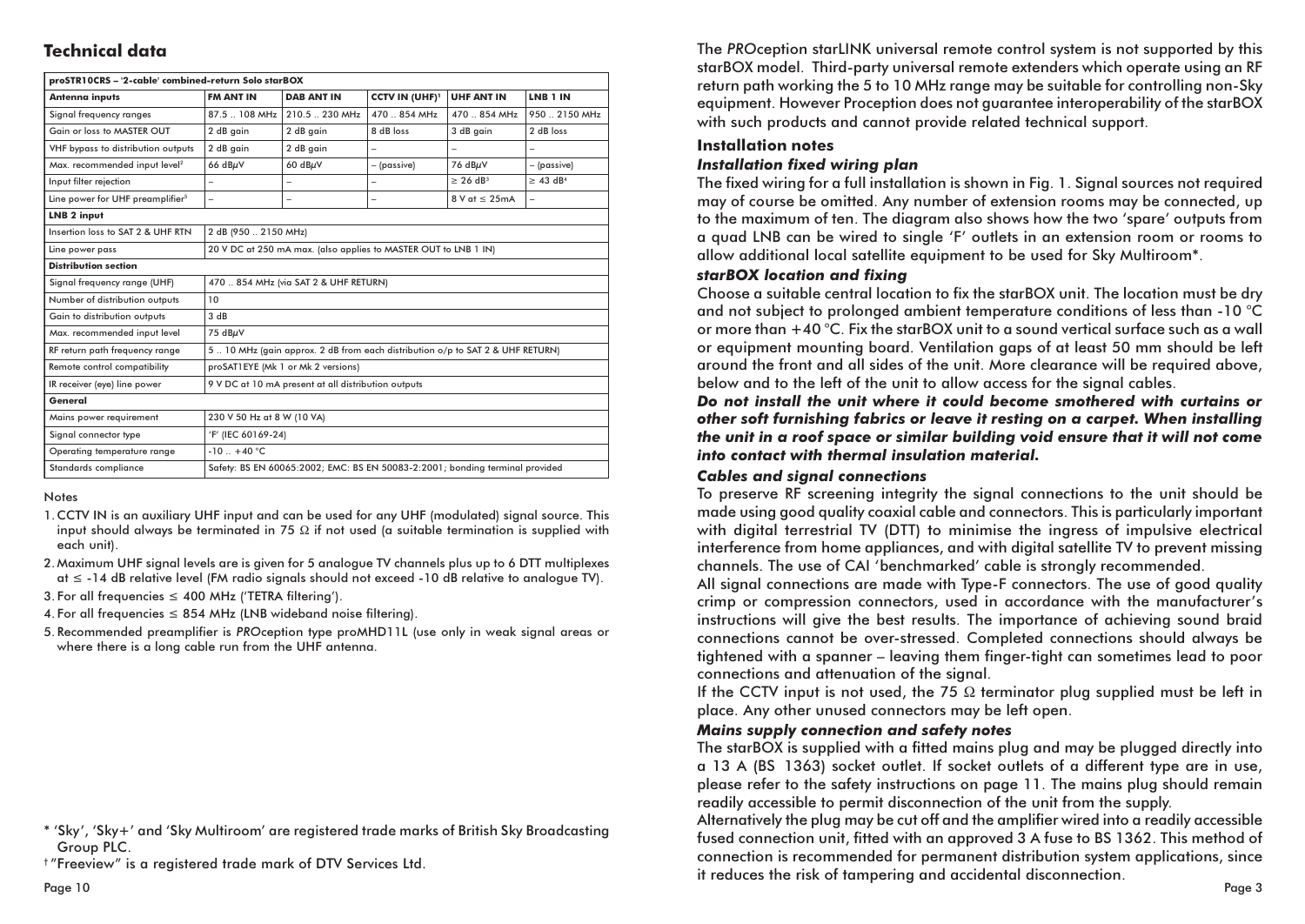If the unit is not connected to the mains using the fused plug supplied, or a fused connection unit, it must be protected by means of a fuse or MCB at the final distribution board of rating not exceeding 6 A. A readily accessible local isolating switch should be provided to allow the unit to be disconnected from the supply when necessary. Any fixed wiring installed to supply power to this starBOX should comply with BS 7671 (IEE wiring regulations) and, where relevant, Part P of the building regulations. The starBOX is of Class 2 construction and does not require a protective earth connection. This does not obviate the need to provide a circuit protective (earth) conductor in the supply wiring, as required by BS 7671.

### **System equipotential bonding**

Distribution systems supplying signals to more than one household should comply with the safety requirements of BS EN 60728-11. This effectively requires earthed equipotential bonding of the system. (Isolated outlet plates cannot be used with starBOX units for functional reasons.) Although not mandatory in single households, the use of system equipotential bonding is strongly recommended for all installations. All starBOXes are provided with a bonding terminal. A bonding conductor of 4 mm<sup>2</sup> should be provided, connected to the main earth terminal of the electrical installation which supplies the unit. Bonding may be effected using PROception proBAR5 or proBAR8 equipotential bonding bars.

## User's equipment connections

## **Master location**

Figs. 2, 3 and 4 show typical wiring diagrams for the user's equipment at the master location. Some points to note are:

- When using a Sky satellite receiver, the RETURN connection to the master outlet plate should come directly from RF OUT-2 of the Sky unit (Fig. 2). RF OUT-1 should be connected to the local main TV. The starBOX provides power for remote 'eyes' on all extension room outputs and remote control of the Sky box from extension rooms only requires the fitting of IR receiver 'eyes' in the room(s) concerned – see opposite and Fig. 5. Note that some Sky receivers require their RF OUT-2 power option to be enabled in order for remote control extension to work. On the Sky handset press SERVICES, 4 to enter the SYSTEM SETUP MENU. Then ignore the on-screen options and press 0, 1, SELECT to enter the INSTALLER SETUP MENU. Select the RF OUTLETS OPTION, choose RF Outlet Power Supply and set this ON. Then choose Save New Settings and press SELECT, followed by BACKUP three times to exit from the menus.
- For installations without a Sky receiver it will usually be necessary to use a 2way passive splitter to provide the UHF return feed (Figs 3 & 4) If the splitter is connected after the set-top equipment (as Fig. 3) then the output channels from the latter will be available in the extension rooms. If the splitter is connected before such equipment (as Fig. 4) then the equipment's output channels will only be available on the main TV.
- TV signals (UHF) will only be available in the extension rooms if a feed is provided to the RETURN connection, as described above and explained in the 'Principles' section on page 2.

Fig.4 - Example main viewing location connection diagram for Freeview system (with box output not distributed to extension rooms).



Fig.5 - Extension room installation with remote control for Sky.

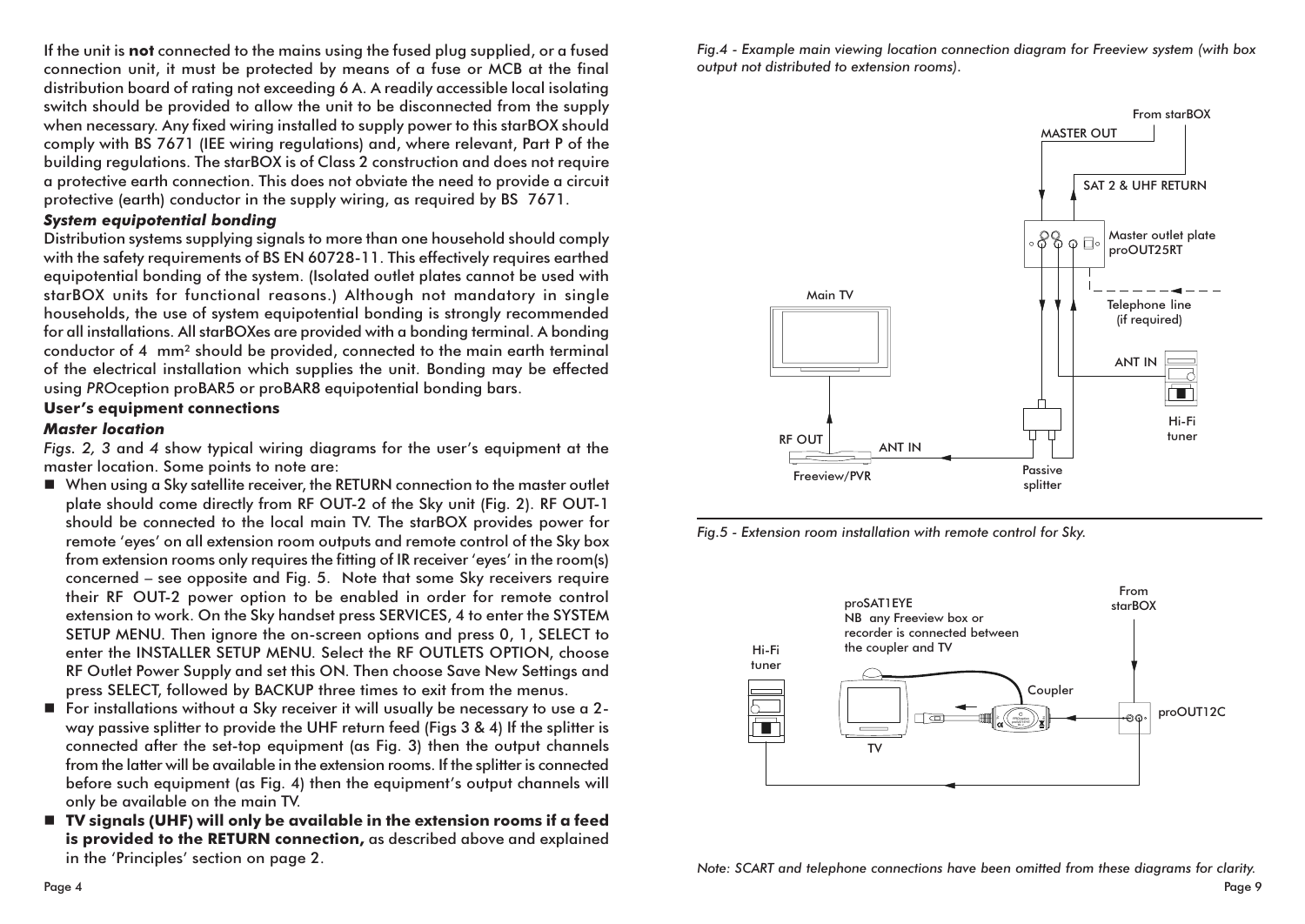

Fig.3 - Example main viewing location connection diagram for Freeview system (with box outputs distributed to extension rooms)



If no equipment is in use at the master location connect a short lead between the TV and RETURN connectors at the master outlet (or between MASTER OUT and SAT 2 & UHF RETURN at the starBOX itself, if SAT 2 is not being used) to provide TV signals in the extension rooms.

## **Extension rooms**

Fig. 5 shows a typical extension room installation with an infrared receiver 'eye.' Points to note when using remote control extension are:

- Any signal outlet plate used must be non-isolated, and must provide DC continuity to the TV outlet, to enable power from the starBOX to reach the receiver eye.
- $\blacksquare$  The coupler part of the receiver eye must be connected the right way round that is with the male coax connector facing the TV and the incoming signal connected to the female port. Remote control functions will not work if the coupler is connected the wrong way round.
- Set-top equipment such as a Freeview\* box or recorder to be used in an extension room should be connected between the remote control coupler and the TV. Signals from this equipment will not be available in other rooms.
- **Example 1** Ensure that all wiring between the starBOX and the coupler provides reliable DC continuity. The most common cause of remote control problems is poor connections in the extension rooms, resulting in loss of power to the IR receiver eyes.

## **Tunina**

To view output programmes from master location set-top equipment, the extension room TVs must be tuned-in to the output channel(s) of the equipment concerned. To tune-in these TVs leave a tape or disk playing on a VCR or DVD player, or select a known channel on a digital receiver, then tune an unused channel setting on each of the remote TVs into the video or digital programme. For instructions on how to tune a TV refer to its instruction manual or the manufacturer's help line or Web site. Similar tuning will be required for the CCTV camera output, where installed.

Where more than one item of set-top equipment is connected in the system you may experience severe interference (patterning) when more than one output channel is present. In this case the output channel number (modulator channel) for one or more items will need to be changed, and the relevant TV(s) retuned. If further set-top equipment is to be used in an extension room it should be connected between the eye coupler and the TV. The output channel from such equipment will only be available in that extension room.

To use a satellite receiver in an extension room a separately-wired feed from a dish/LNB is required, as shown in Fig. 1. This option can be of interest where a Sky+ PVR is in use at the master location and an older Digibox has been retained for use in another room (Sky Multiroom subscription).